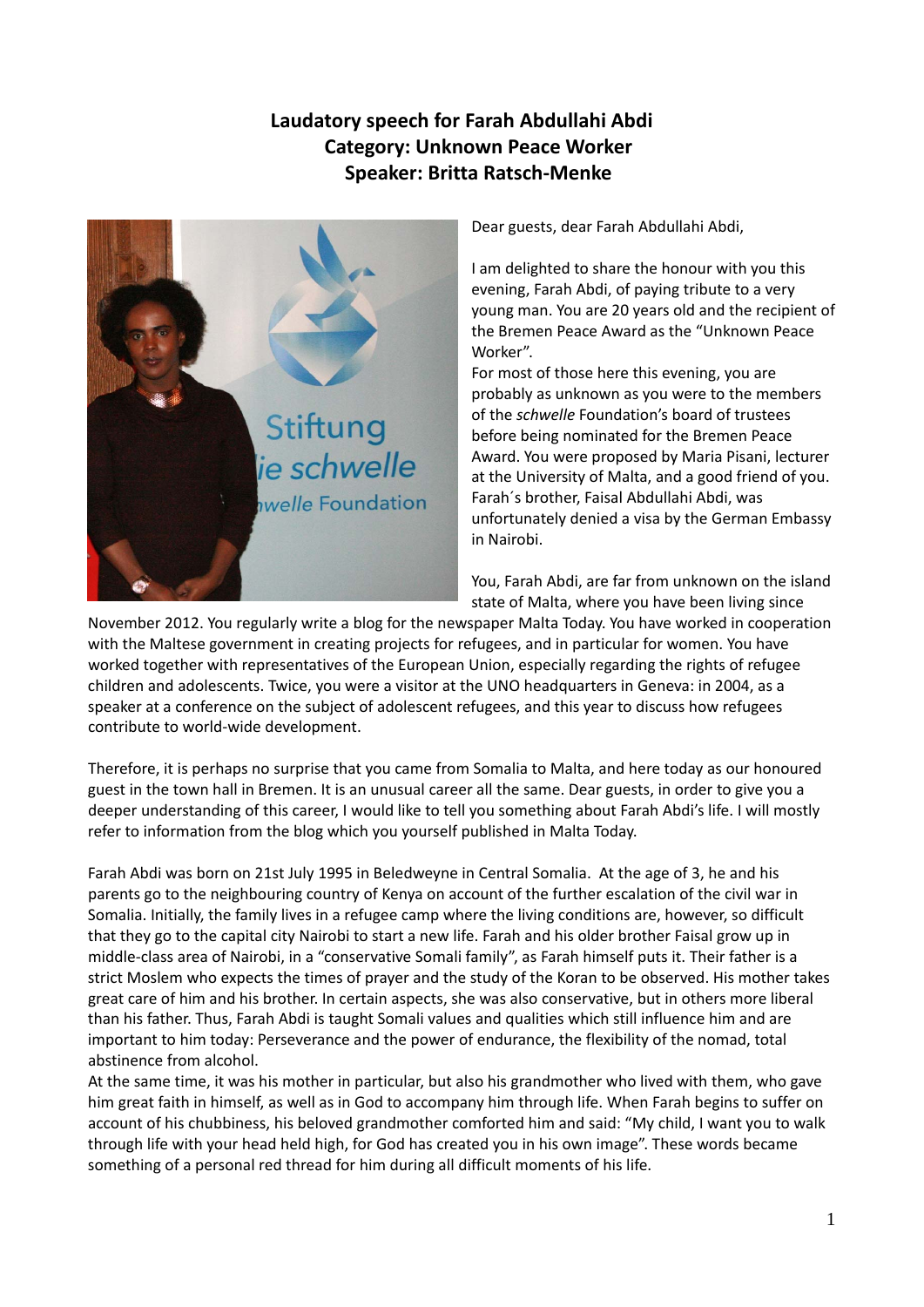His parents make sure that he and his brother receive a good school education. At school and through contact with friends, they learn English and Kiswahili, Somali is spoken at home. This enables Farah to make contact with different lives and worlds: with his direct surroundings as well as with his Somali culture of origin and international connections.

Even during childhood, Farah feels that he is different to most of the other boys around him. The way he perceives his own body and his interests are different. He loves music, American TV shows, fashion, acting, all things which are forbidden at home on account of them having a corruptive influence. When he realises that he is homosexual, he even has to hide this from his mother as it would have torn her apart. Homosexuality is taboo in Kenya and Somalia, as it is in most African countries. It is seen as an unnatural curse and homosexual encounters between men can be punished with 5‐14 years in prison. As a homosexual man, Farah Abdi can only express his sexual orientation and, as a result, an essential part of his identity in secret. As a native Somali, his position is even more dangerous. Members of the Islamic Al‐ Shabab militia also infiltrate the Somali community in Kenya and try to find "traitors". Since 2009, they have attacked school‐leaving ceremonies organised by pupils as they see education as a sign of western decadence. According to their interpretation of the Sharia, heterosexual adulterers must be beheaded and Farah has nightmares when he imagines what they would do with him if his appearance draws attention to, or even leads them to discover, his homosexuality.

Farah realises that through permanent self‐denial, pretence and fear he risks emotionally crippling himself. At the age of 16, he decides to leave home. After his visa is denied by the Swiss Embassy in Nairobi, in February 2012 he begins his long and dangerous escape to Europe.

I only wish to mention briefly the different stages of his escape route. They are symbolic of the terrible experiences made by millions, especially young men, women and children, who have already taken this path and those who begin this journey every day anew. They do not leave looking for adventure, but because their native countries deny them fundamental human rights, because of civil war and arbitrary violence, or because poverty and the lack of perspective in their home countries, or in the refugee camps where they live, have taken on such a dimension that they no longer see a future there.

From Kenya, Farah's path first takes him through the neighbouring country Uganda, and then into South Sudan. South Sudanese militia believe him to be a spy from North Somalia. They arrest and torture him. After his release, he crosses the Sahara, squashed together with 32 others on a pick‐up truck. He is arrested five times in Libya on account of being a migrant without documents. He experiences breaches of the refugees' human rights in Libya on a daily basis. In the edition of Malta Today from 15th April 2014, he tells: "People were forced to work from dawn until dusk without payment. Rape was used to torture both men and women and instil them with fear. Once arrested, they were kept in wretched jails without ever having *been brought before a court."*

Until 2011, under the dictator Ghaddafi, Libya was an ally of the European states, in particular of Italy under Sylvio Berlusconi, united in preventing refugees from leaving Africa across the Mediterranean. Since the collapse of his regime, many have managed to set out across the sea with the help of paid refugee agents. When the discussion once again turns to creating refugee reception camps outside Europe where applications for asylum can be made – do German and European politicians really believe that in a country like Libya exterritorial and legally secure zones can be created overnight? Farah saw it as pure cynicism when asked during an interview about the procedure for granting the right of asylum on Malta as to why he did not apply for asylum in Libya instead of coming to Malta.

What made it possible for Farah Abdi to go through this hell? He answers this question in the following way in his contributions to Malta Today from April 2014:

"I was unaware of my energy resources, but I had had enough of living a lie and wanted to free myself. (...) At night, we sat together and talked about our hopes and expectations. Talking about my dreams was what *drove me on to set my sights high, even when things became tough." (...)*

"I knew that my mother was praying for me and I was very lucky to meet a large group of people who held my hand whenever it became really hard. The Somalis I travelled with protected me as I was the youngest in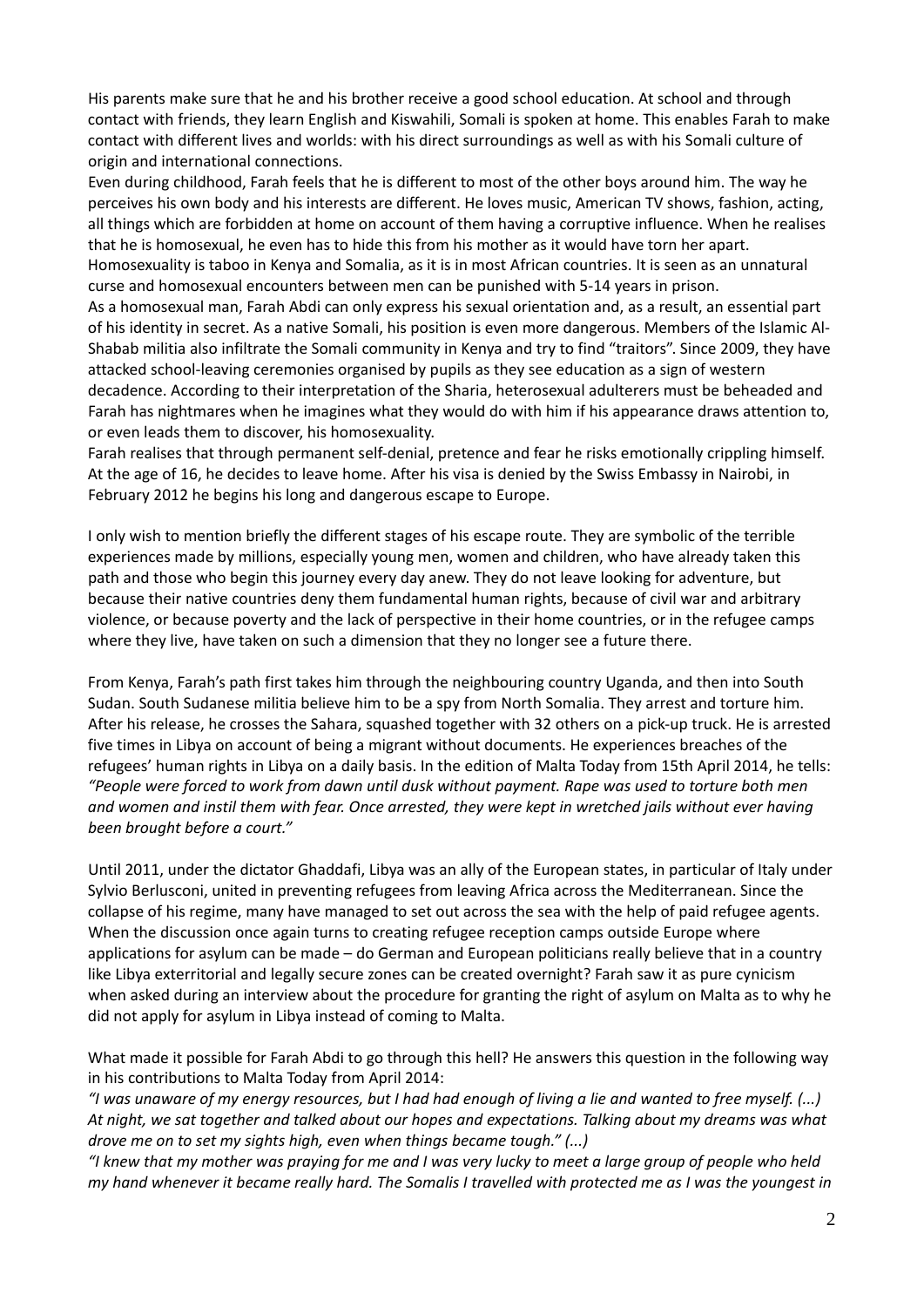the group. They wanted to protect me from being attacked because they knew that I was not used to the *death and destruction which prevailed in our country as I had grown up in Kenya.*

When he reaches the coast of Malta in November 2012, Farah Abdi describes himself as a physically and emotionally broken man afraid of his own shadow.

On Malta, he is initially at least physically safe, but psychotherapy was necessary to restore peace in his soul. Although this is a real necessity, there are far too few therapy opportunities for refugees and survivors of torture – not only on Malta, but also in Bremen. This therapy enabled him not to define himself as just a victim, not to get caught in his past despite existing problems, but to develop his own sense of humanity.

From then on, Farah Abdi, you wanted to live your dreams and be a source of encouragement for others. "Empowerment" is your key word and means for you helping people to choose their own path in life, to decide for themselves which steps they take.

However, having arrived in the free western world, you encountered unimagined difficulties. These include structural obstacles in the form of laws for refugees. I would like to mention 2 examples of this:

 $\AA$  Asylum seekers spend 12 months in prison, even minors. The same is true of several other European countries, as for example, Hungary.

The transit areas, which some German politicians currently wish to set up at the borders, would actually probably lead to immigrants being held in detention camps and to summary procedures, as already exist today at international airports like Frankfurt and Paris.

 $\triangle$  According to European law, refugees do not have freedom of movement within Europe, and cannot, for example, choose where they want to live. They are only once allowed to apply for asylum in the country where they first put their foot on European ground. Consequently in the 90's and at the beginning of this century, the peripheral European states, and in particular the Mediterranean countries like Malta, took in a disproportionate number of refugees. Malta's government has been saying for a long time that they are unable to cope with this situation. In line with an agreement with the UNHRC, in 2011 Germany took a mere 100 refugees who had been living on Malta up until then.

Now that the refugees can no longer be held back in camps at the European border, but instead set off on foot in huge numbers to the centre of Europe, the term "refugee crisis" has come into use. As if this hadn't already been the case in the neighbouring countries of Afghanistan, Iraq and Syria for a very long time.

In the past months, the European Union as a winner of the Nobel Peace Prize, has painted a picture of itself as a desolate bunch merely motivated by self‐interest. Every single activity was not aimed at fighting the causes of the refugee crisis, but rather at limiting access to European territory.

In spite of all criticism, I would like to say something positive at this point: I believe it is a good thing that our chancellor has been touched by the suffering of the refugees when they were literally standing outside our front door.

I am also proud of the behaviour and actions of tens of thousands of citizens. Volunteers, as well as a large number of workers within charity organisations and communities, communes and the towns and cities, have shown great commitment, sometimes even to the point of exhaustion, to ensure that refugees are taken care of – some of them have been doing so for many years, others began more recently. It is important to support these people and to make very clear to the public: not only is it ethically condemnable for Germany and Europe to cut themselves off as an island of the rich and the blessed, considering the complex nature of economic structures and arms supplies. It simply will not work – not even with the use of barbed wire fences and armed force. Individuals who exploit the fear of a rapid change within our society in an effort to make racist ideologies socially acceptable, have to be opposed with all means. And here we are not only talking about intellectual or real arson committed on the right fringe. There is a much more subtle form of racism within the general public. And here I would like once again to return to the experiences of our winner of the Peace Award.